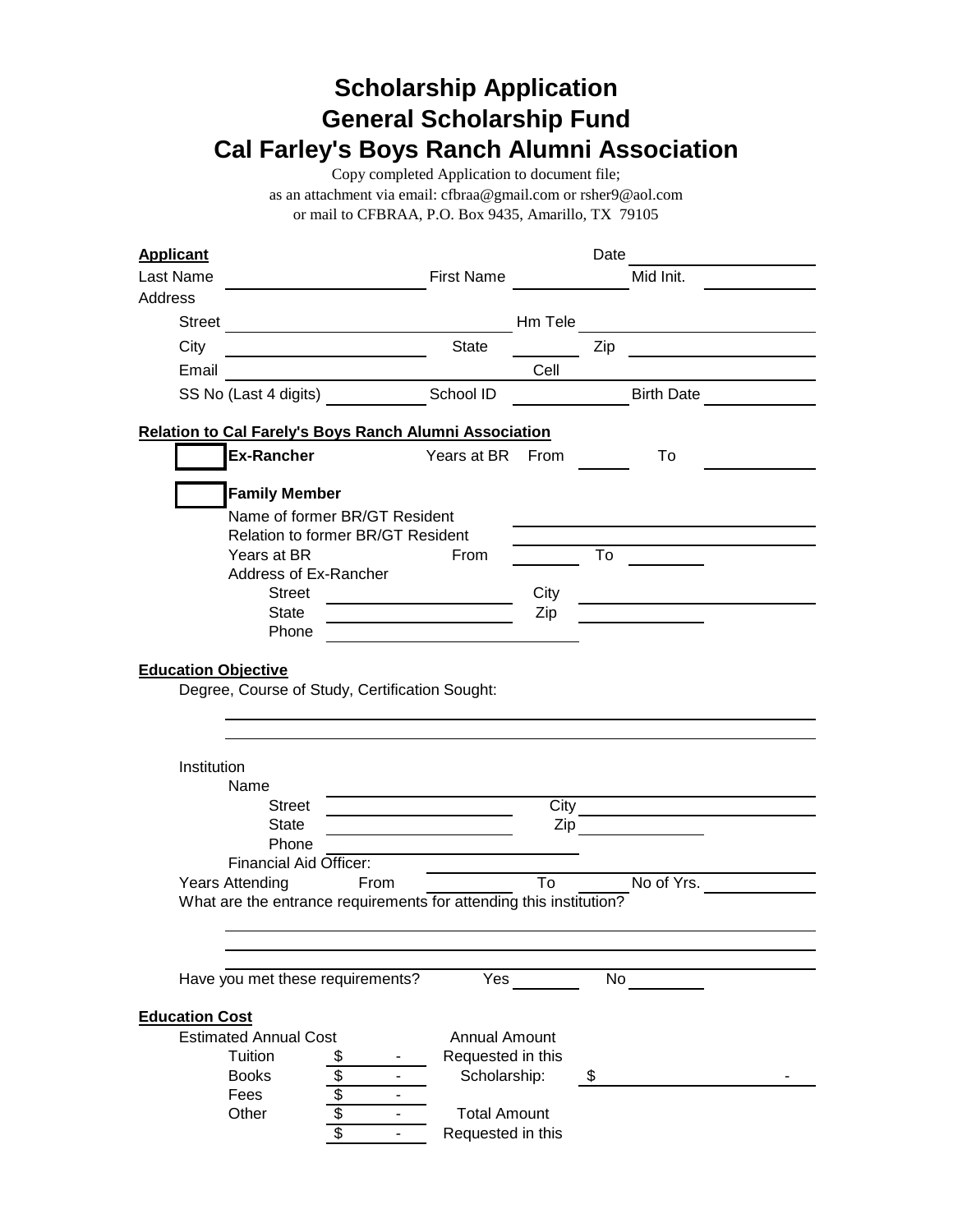|                       | $\sim$ 10 $\pm$ | Scholarship: | S | - |
|-----------------------|-----------------|--------------|---|---|
| <b>Financial Need</b> |                 |              |   |   |

| Phone |                                                                                                                 | From | To |    |
|-------|-----------------------------------------------------------------------------------------------------------------|------|----|----|
|       | <b>Contact Person</b><br>Who claimed you as an exemption on the previous year's tax return? Name / Relationship |      |    |    |
|       |                                                                                                                 |      |    |    |
|       | Employer of that person (if not "self")                                                                         |      |    |    |
|       | Employer address:                                                                                               |      |    |    |
|       | Phone                                                                                                           |      |    |    |
|       | <b>Contact Person</b>                                                                                           |      |    |    |
|       | Adjusted Gross Income on previous year's tax return                                                             |      |    | \$ |
|       | Other Scholarships Applied for                                                                                  |      |    |    |
|       |                                                                                                                 |      |    |    |
|       |                                                                                                                 |      |    |    |
|       | Other Resources Available or Applied for (Loans, Grants, etc.)                                                  |      |    |    |
|       |                                                                                                                 |      |    |    |
|       |                                                                                                                 |      |    |    |
|       |                                                                                                                 |      |    |    |
|       | If you do not receive a scholarship, how will it impact pursuit of your                                         |      |    |    |
|       | education objective?                                                                                            |      |    |    |
|       |                                                                                                                 |      |    |    |
|       |                                                                                                                 |      |    |    |
|       |                                                                                                                 |      |    |    |
|       |                                                                                                                 |      |    |    |
|       | Community Service and Involvement                                                                               |      |    |    |
|       | Assn or Group; Type of Involvement; Time Period; Contact Person / Phone                                         |      |    |    |
|       |                                                                                                                 |      |    |    |
|       |                                                                                                                 |      |    |    |
|       |                                                                                                                 |      |    |    |
|       |                                                                                                                 |      |    |    |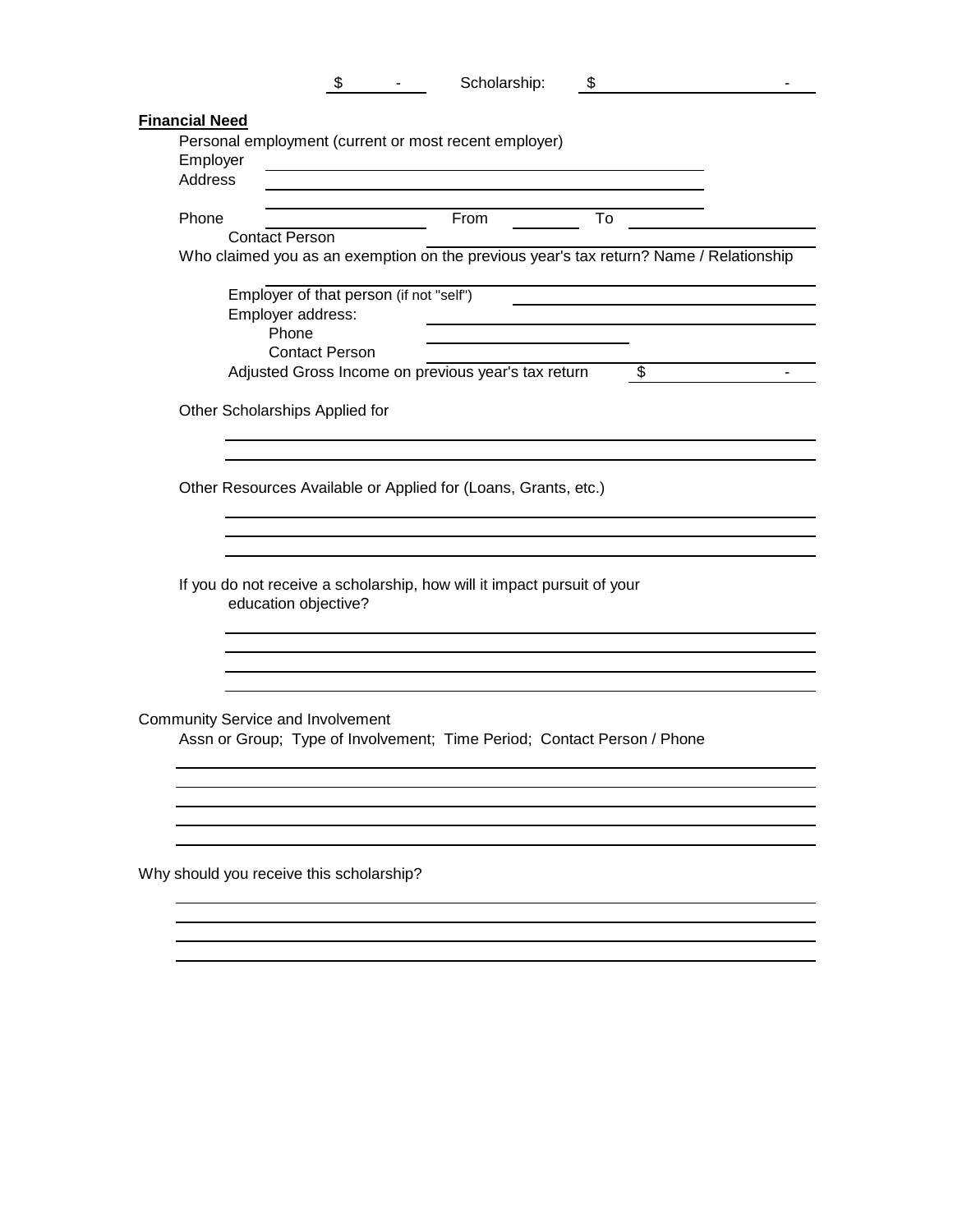### **References (other than family)**

| Name:<br>Phone | Who may we contact to verify your information and/or learn about your character?<br>Relation: |
|----------------|-----------------------------------------------------------------------------------------------|
| Name:<br>Phone | Relation:                                                                                     |
| Name:<br>Phone | Relation:                                                                                     |

#### **Transcripts**

Include a transcript of previous education experience or record of education history.

#### **Additional Information**

Please attach any other information that might assist the committee in making their decision. (resume, biographical information, etc.)

To the best of my knowledge the information in this application is accurate and complete. I authorize the Scholarship Committee to verify this information as they see fit. [You may check with an attorney on freedom of information form]

Signature Date: